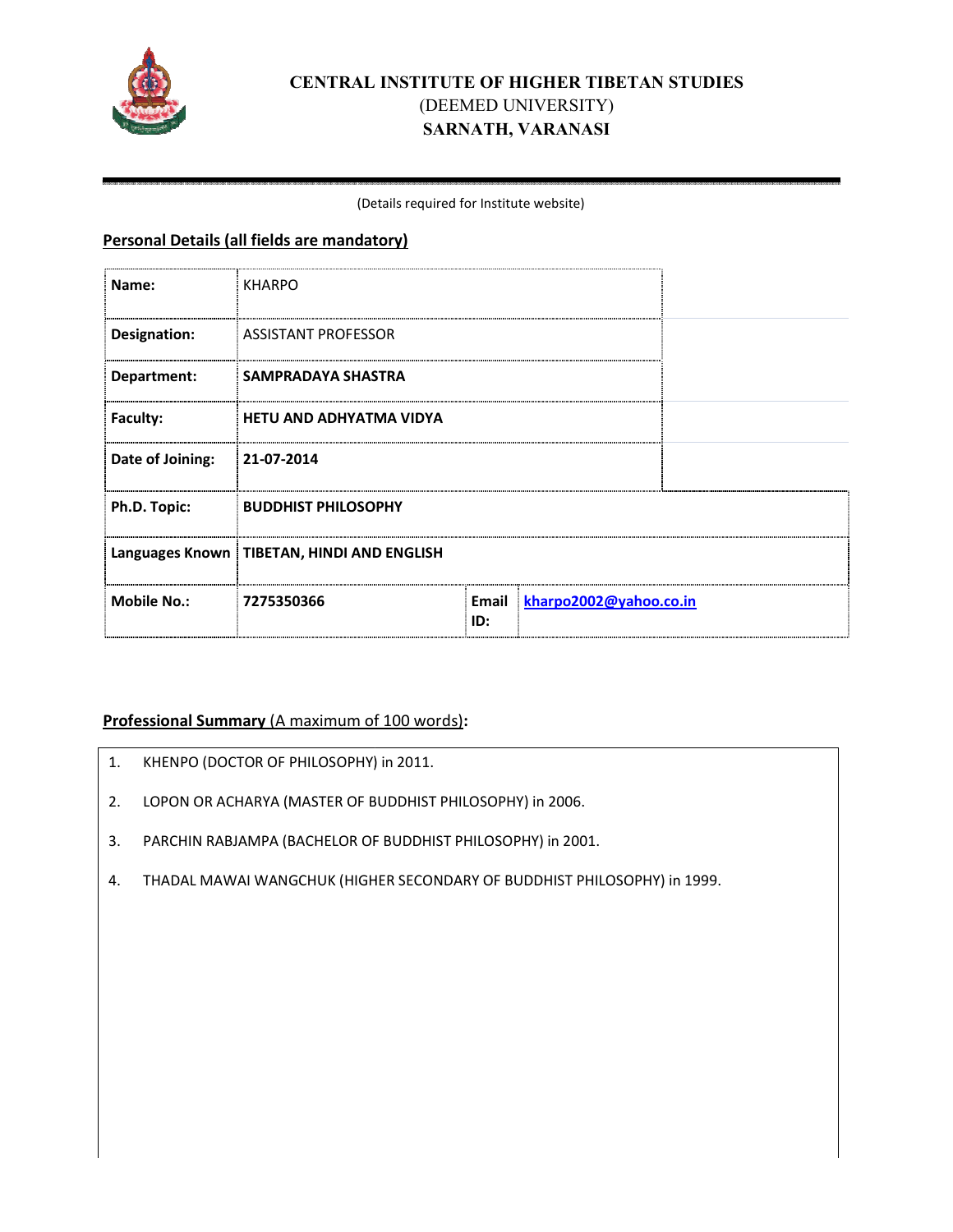# **Areas of Specialisation & Research Interests:**

- 1. THE MIDLE WAY (MADHYAMAKA) OF BUDDHIST PHILOSOPHY
- 2. THE VIEWPOINT OF TANTRA OF NYINGMA TRADITIONAL.
- 3. TIBETAN LANGUAGE AND LITERATURE.
- 4. ARTICLE OF TIBETAN POETRY AND BUDDHIST PHILOSOPHY.

#### **Teaching Experience:**

- 1. FROM 2006 TO 2010, I TAUGHT TIBETAN BUDDHIST PHILOSOPHY AND TIBETAN GRAMMAR.
- 2. FROM 2010 TO 2014, I HAVE BEEN TEACHING HERE AT OUR INSTITUTE AS A GUEST LECTURER.
- 3. FROM 2014, I HAVE BEEN TEACHING HERE AT OUR INSTITUTE AS ASSISTANT PROFESSOR.

**Research Projects, On-going/ Completed:** 

**1. About Twofold selflessness of Nyingma and Geluk.**